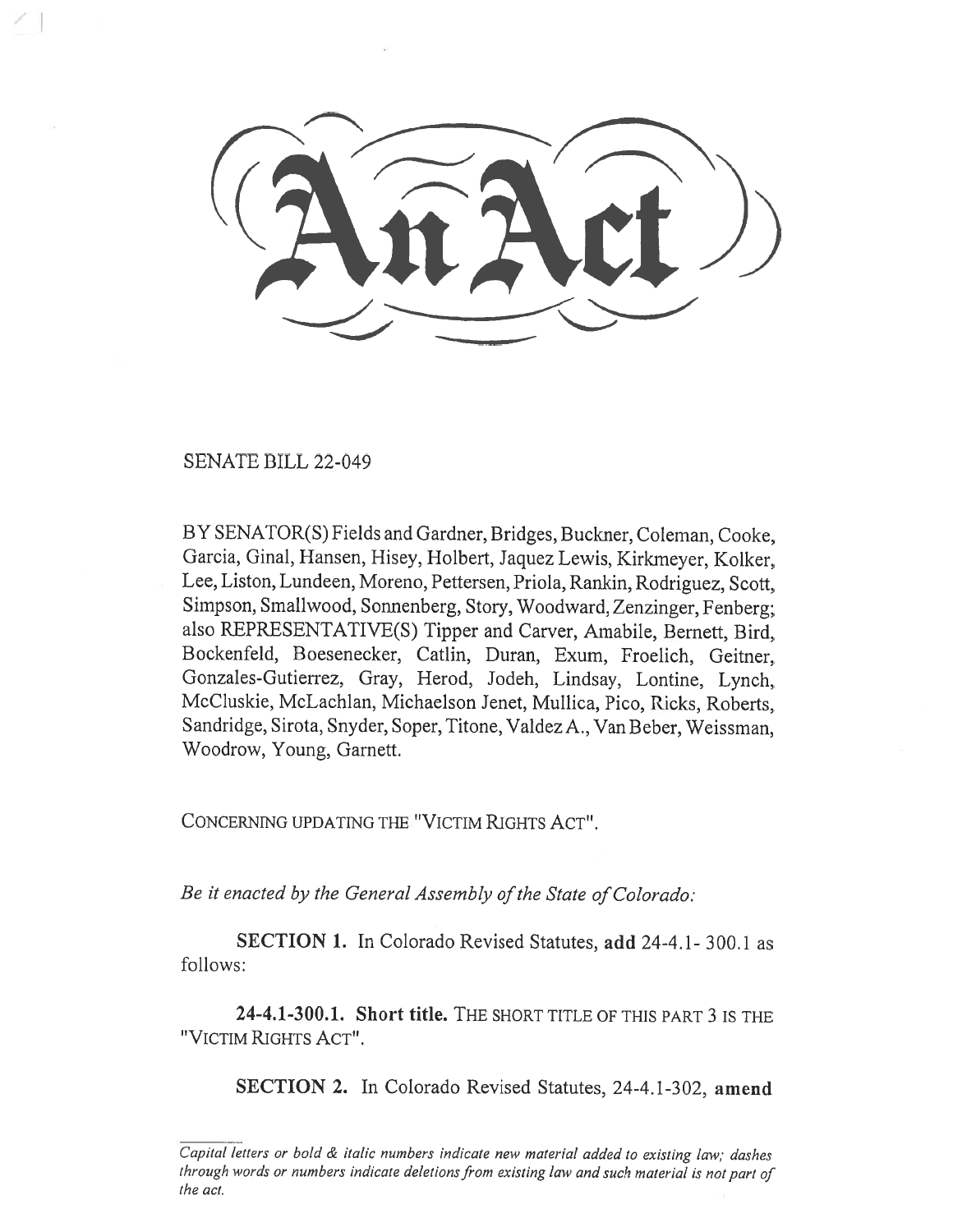$(2)(e.5)$  and  $(2)(k.3)$ ; and **add**  $(1)(nn)$  and  $(1)(oo)$  as follows:

24-4.1-302. Definitions. As used in this part 3, and for no other purpose, including the expansion of the rights of any defendant:

(1) "Crime" means any of the following offenses, acts, and violations as defined by the statutes of the state of Colorado, whether committed by an adult or a juvenile:

(nn) FIRST DEGREE ARSON, IN VIOLATION OF SECTION 18-4-102;

(00) CRIMINAL INVASION OF PRIVACY, IN VIOLATION OF SECTION 18-7-801.

(2) "Critical stages" means the following stages of the criminal justice process:

(e.5) Any subpoena OR APPLICATION for records concerning the victim's medical history; mental health; education; or victim's compensation; OR RECORDS THAT ARE PRIVILEGED PURSUANT TO SECTION 13-90-107;

(k.3) The filing of any complaint, summons, or warrant FILED by the probation department; for failure to report to probation or because the location of a person convicted of a crime is unknown;

SECTION 3. In Colorado Revised Statutes, 24-4.1-302.5, amend  $(1)(b)$ ,  $(1)(b.9)$ ,  $(1)(d)(I)$ ,  $(1)(d)(VII)$ ,  $(1)(d.5)(I)$ ,  $(1)(d.5)(III)$ ,  $(1)(d.5)(IV)$ ,  $(1)(e)$ ,  $(1)(j)$ ,  $(1)(j.2)$ ,  $(1)(j.5)(I)$ ,  $(1)(j.5)(II)$ ,  $(1)(j.5)(III)$ ,  $(1)(j.5)(V)$ , and  $(1)(z)$ ; and **add**  $(1)(e.2)$  as follows:

24-4.1-302.5. Rights afforded to victims - definitions. (1) In order to preserve and protect a victim's rights to justice and due process, each victim of a crime has the following rights:

(b) The right to be informed of and BE present BY APPEARING IN PERSON, BY PHONE, VIRTUALLY BY AUDIO OR VIDEO, OR SIMILAR TECHNOLOGY for all critical stages of the criminal justice process as specified in section 24-4.1-302 (2); except that the victim shall have the right to be informed of, without being present for, the critical stages

PAGE 2-SENATE BILL 22-049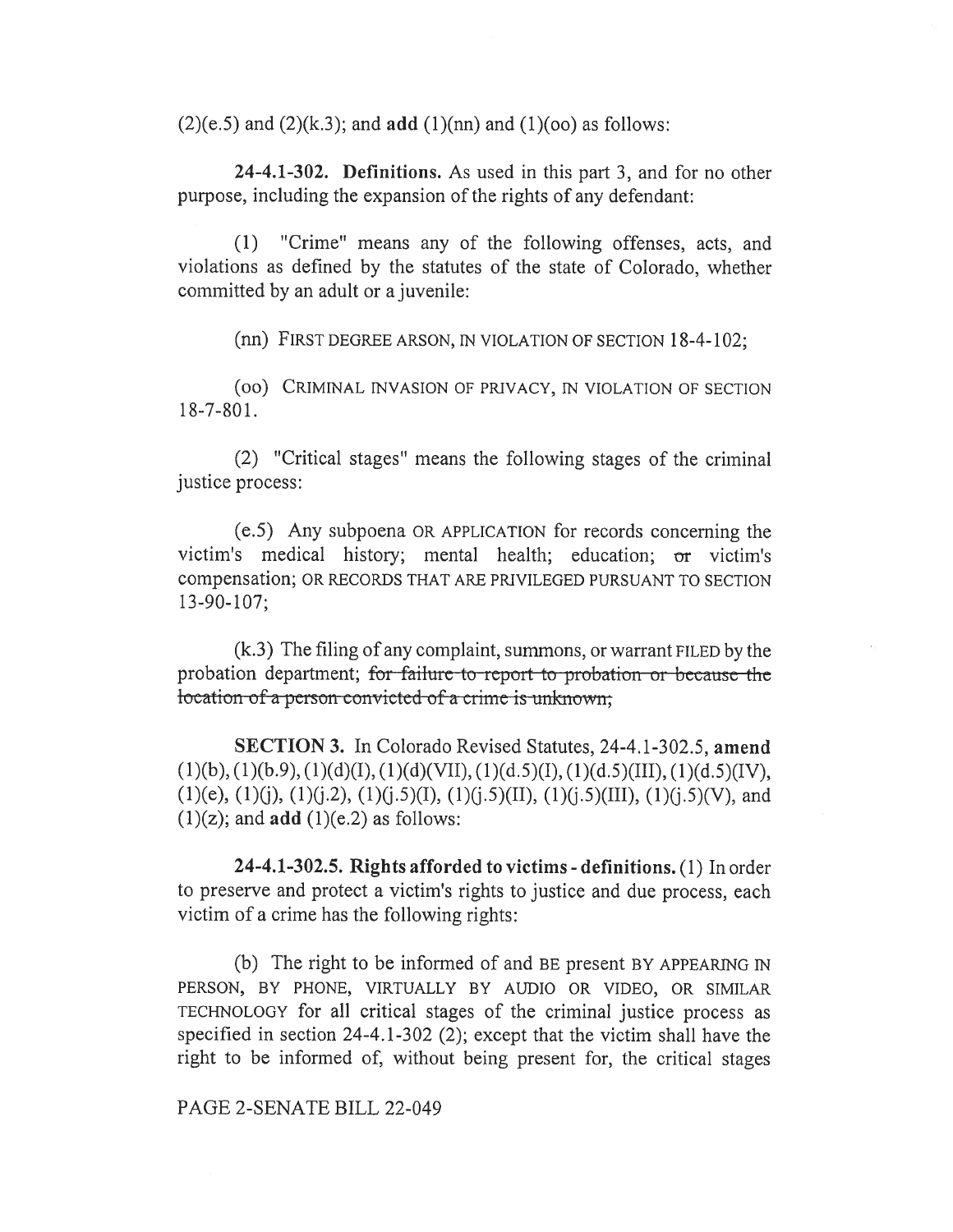described in section 24-4.1-302 (2)(a), (2)(a.5), (2)(a.7), (2)(e.5), (2)(k.3),  $(2)(n)$ ,  $(2)(p)$ ,  $(2)(q)$ ,  $(2)(r)$ , and  $(2)(u)$ ;

(b.9) The right to receive a free copy of the initial incident report from the investigating law enforcement agency; except that the release of a document associated with the investigation is at the discretion of the law enforcement agency based on the status of the case or security and safety concerns in a correctional facility, local jail, or private contract prison as defined in section 17-1-102. C.R.S.; THE INITIAL INCIDENT REPORT MUST CONTAIN, AT A MINIMUM, THE VICTIM'S NAME, THE OFFENDER'S NAME, THE DATE OF THE CRIME, THE CHARGES, AND A SUMMARY OF THE INCIDENT SO THE VICTIM HAS SUFFICIENT DETAIL TO HELP THE VICTIM WITH, INCLUDING BUT NOT LIMITED TO, INSURANCE CLAIMS, EMPLOYER INTERCESSION, PROTECTION ORDERS, AND LANDLORD-TENANT NOTIFICATION. THE LAW ENFORCEMENT AGENCY MAY REDACT THE NAMES OF OTHER VICTIMS INVOLVED IN THE INCIDENT WHO ARE NOT RELATED TO THE VICTIM REQUESTING THE REPORT AND ANY PERSONAL IDENTIFYING INFORMATION, INCLUDING BUT NOT LIMITED TO SOCIAL SECURITY NUMBERS, DRIVER'S LICENSE NUMBERS, TELEPHONE NUMBERS, E-MAIL ADDRESSES, AND PHYSICAL ADDRESSES RELATED TO PARTIES OR WITNESSES IN THE CASE. THE INVESTIGATING LAW ENFORCEMENT AGENCY SHALL NOTIFY THE DISTRICT ATTORNEY OF THE INFORMATION THE VICTIM RECEIVED IN THE INCIDENT REPORT AND WHEN IT WAS PROVIDED TO THE VICTIM. THE DISTRICT ATTORNEY SHALL PROVIDE THIS INFORMATION TO ANY DEFENDANT INVOLVED IN THE CASE THROUGH THE DISCOVERY PROCESS.

(d) The right to be heard at any court proceeding:

(I) Involving the defendant's bond as specified in section 24-4.1-302 (2)(c). IF THERE IS A REQUEST TO DECREASE OR MODIFY THE BOND OR BOND CONDITIONS, THE COURT SHALL SET A HEARING PURSUANT TO SECTION 16-4-109 (1), AND THE DISTRICT ATTORNEY SHALL NOTIFY THE VICTIM OF THE HEARING.

(VII) Involving ANY APPLICATION TO THE COURT FOR THE ISSUANCE OF a subpoena for records concerning the victim's medical history, mental health, education, or victim compensation, or any other records that are privileged pursuant to section 13-90-107;

(d.5) (I) If a victim or a victim's designee is unavailable to be

PAGE 3-SENATE BILL 22-049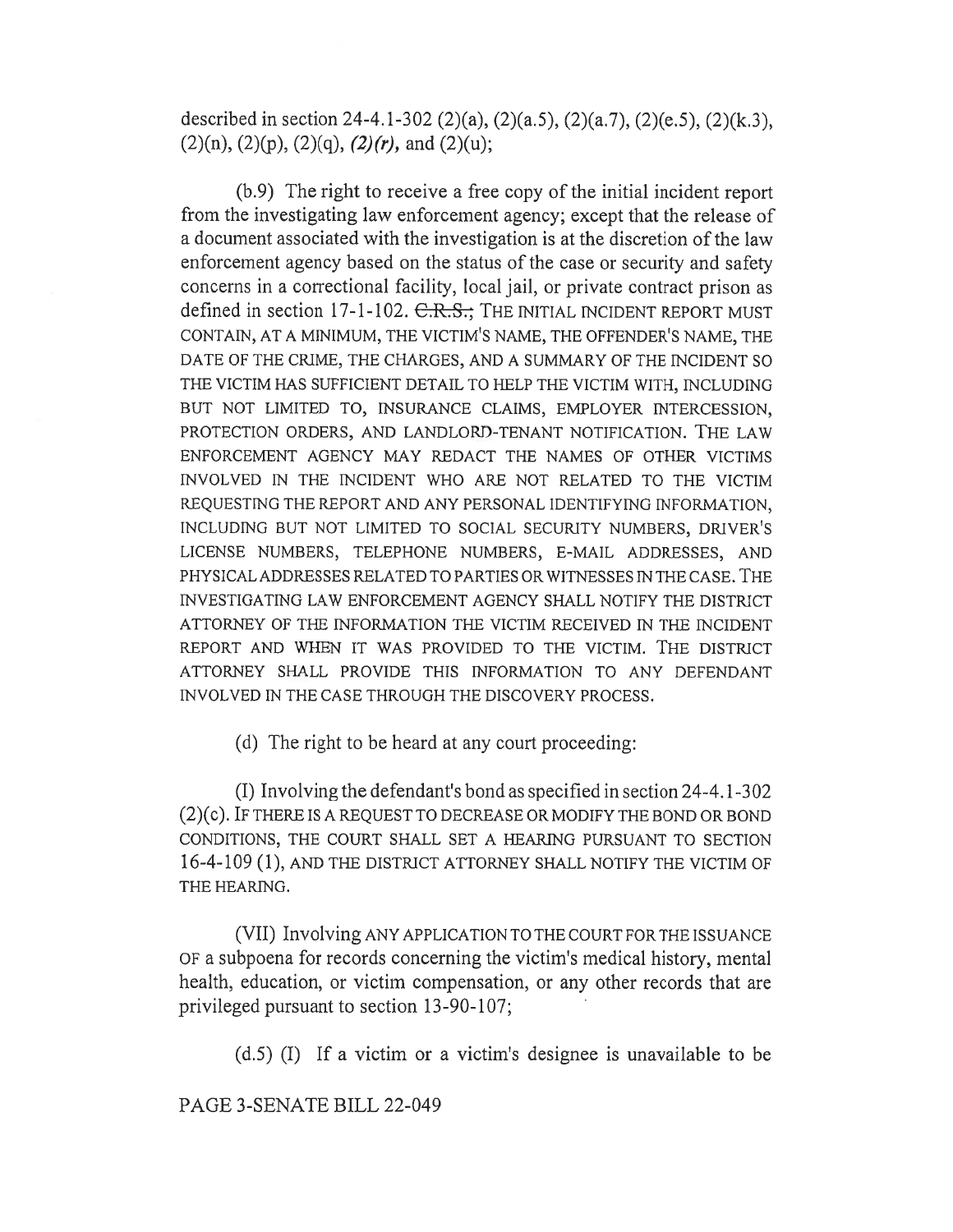present for the critical stages described in paragraph  $(d)$  of this subsection  $(t)$  SUBSECTION (1)(d) OF THIS SECTION and the victim or the victim's designee wishes to address the court, the right to request that the court, within the court's resources, arrange and provide the means for the victim and the victim's designee to provide input to the court beyond a written victim impact statement, WHICH MAY INCLUDE, BUT NEED NOT BE LIMITED TO, APPEARING BY PHONE, VIRTUALLY BY VIDEO OR AUDIO, OR SIMILAR TECHNOLOGY.

(III) The victim or the victim's designee shall notify the district attorney within a reasonable time that he or she THE VICTIM OR THE VICTIM'S DESIGNEE is unavailable to attend the court hearing. The district attorney's office shall then inform the court that the victim or the victim's designee, due to his or her THE VICTIM'S OR THE VICTIM'S DESIGNEE'S unavailability, is requesting the court to arrange for and provide the means to address the court, which may MUST include but need not be limited to appearing by phone, VIRTUALLY BY VIDEO OR AUDIO, or similar technology. The district attorney shall inform the victim or the victim's designee of the court's decision regarding an alternate arrangement AVAILABLE OPTIONS TO APPEAR REMOTELY.

 $(IV)$  This subsection  $(1)(d.5)$  applies to a victim who is incarcerated or otherwise being held in a local county jail, the department of corrections, or the division of youth services in the department of human services, but is limited to participation by telephone OR APPEARING VIRTUALLY BY VIDEO OR AUDIO, OR SIMILAR TECHNOLOGY.

(e) The right to consult with the prosecution after any crime against the victim has been charged, PRIOR TO ANY PREFILE OR POST FILING DIVERSION OFFER, prior to any disposition of the case, or prior to any trial of the case, and the right to be informed of the final disposition of the case. THE RIGHT TO CONSULT WITH THE PROSECUTION MUST INCLUDE AN EXPLANATION TO THE VICTIM OF THE POSSIBILITY THAT THE DEFENDANT MAY NOT SERVE THE DEFENDANT'S ENTIRE SENTENCE IN THE DEPARTMENT OF CORRECTIONS BECAUSE THE DEFENDANT MAY RECEIVE GOOD TIME CREDITS OR EARNED TIME WHILE INCARCERATED;

(e.2) THE RIGHT TO BE INFORMED IF A DISTRICT ATTORNEY GRANTS EARLY TERMINATION TO AN OFFENDER PARTICIPATING IN A DIVERSION PROGRAM AND THE DATE OF TERMINATION FROM THE DIVERSION PROGRAM;

#### PAGE 4-SENATE BILL 22-049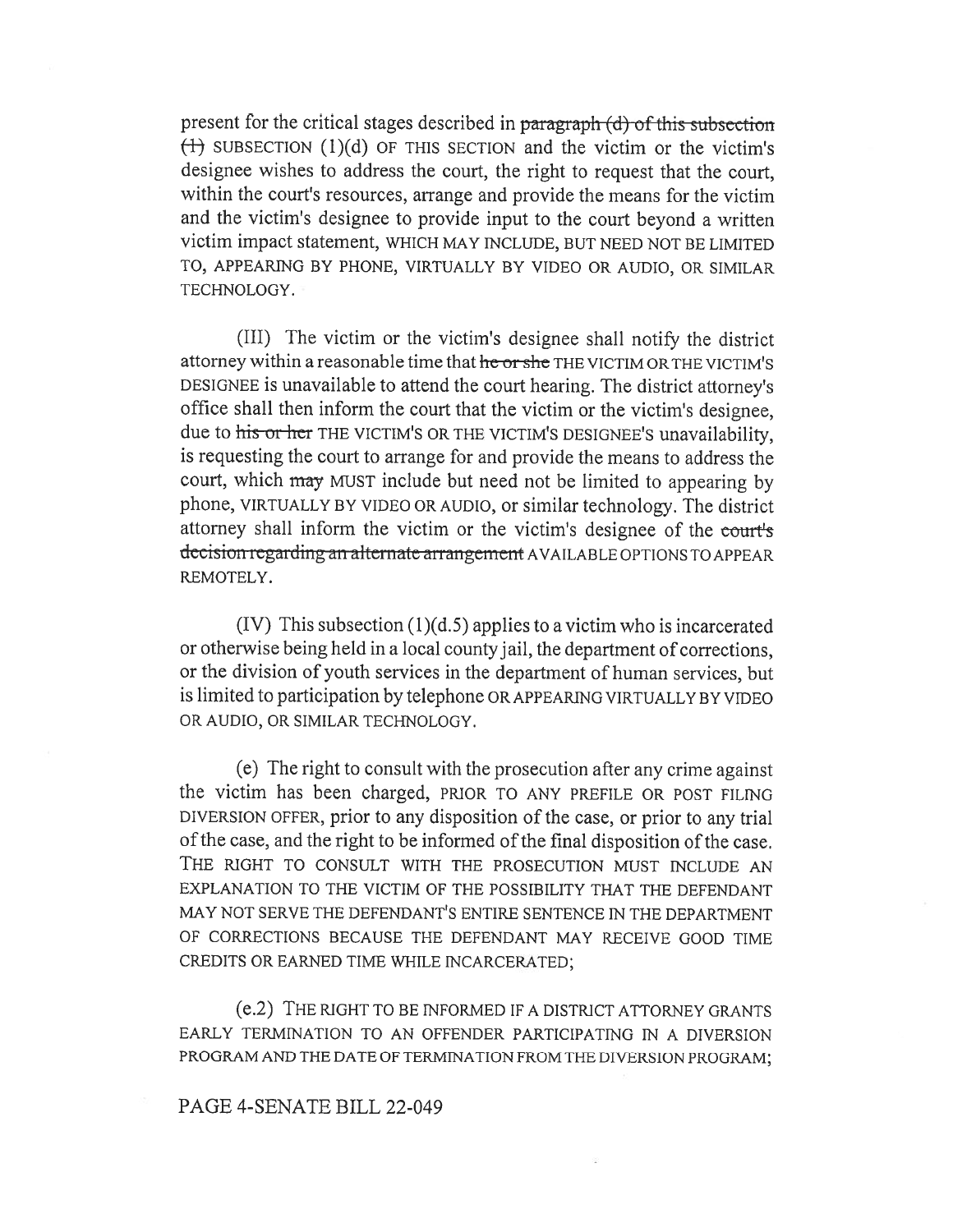(j) The right to be informed of any proceeding at which any postconviction release from confinement in a secure state correctional facility is being considered for any person convicted of a crime against the victim and the right to be PRESENT BY APPEARING IN PERSON, BY PHONE, OR VIRTUALLY BY VIDEO OR AUDIO, OR SIMILAR TECHNOLOGY, AND heard at any such proceeding or to provide written information. thereto: For purposes of this subsection (1), "proceeding" means reconsideration of sentence, a parole hearing, a full parole board review, REVOCATION HEARING, RESCISSION HEARING, commutation of sentence, or consideration for placement in the specialized program developed by the department of corrections pursuant to section 17-34-102.

(j.2) The right to be informed of any request for progression from the state mental health hospital on behalf of a person in its custody as a result of a criminal case involving the victim, and the right to be PRESENT BY APPEARING IN PERSON, BY PHONE, OR VIRTUALLY BY VIDEO OR AUDIO, OR SIMILAR TECHNOLOGY, AND heard at any hearing during which a court considers such a request. For purposes of this subsection  $(1)(i.2)$ , "request for progression" includes any request for off-grounds or unsupervised privileges, community placement, conditional release, unconditional discharge, or a special furlough.

(j.5) (I) The right to provide a written victim impact statement that will MUST be included with any referral made by the department of corrections or a district court to place an offender in a community corrections facility or program. A community corrections board may allow a victim to provide an oral statement BY APPEARING IN PERSON, BY PHONE, OR VIRTUALLY BY VIDEO OR AUDIO, OR SIMILAR TECHNOLOGY, to the community corrections board when an offender is being considered for a direct sentence to community corrections and may place reasonable limits on the victim's oral statement.

(II) For purposes of this paragraph SUBSECTION  $(1)(j.5)$ , the victim shall have the right to provide a separate oral statement BY APPEARING IN PERSON, BY PHONE, OR VIRTUALLY BY VIDEO OR AUDIO, OR SIMILAR TECHNOLOGY, to the community corrections board considering a transitional referral, but the board shall have discretion to place reasonable parameters on the victim's oral statement. If a community corrections board denies the offender's referral to community corrections, the victim's right under this subparagraph (II) SUBSECTION  $(1)(i.5)(II)$  to provide an oral statement shall

#### PAGE 5-SENATE BILL 22-049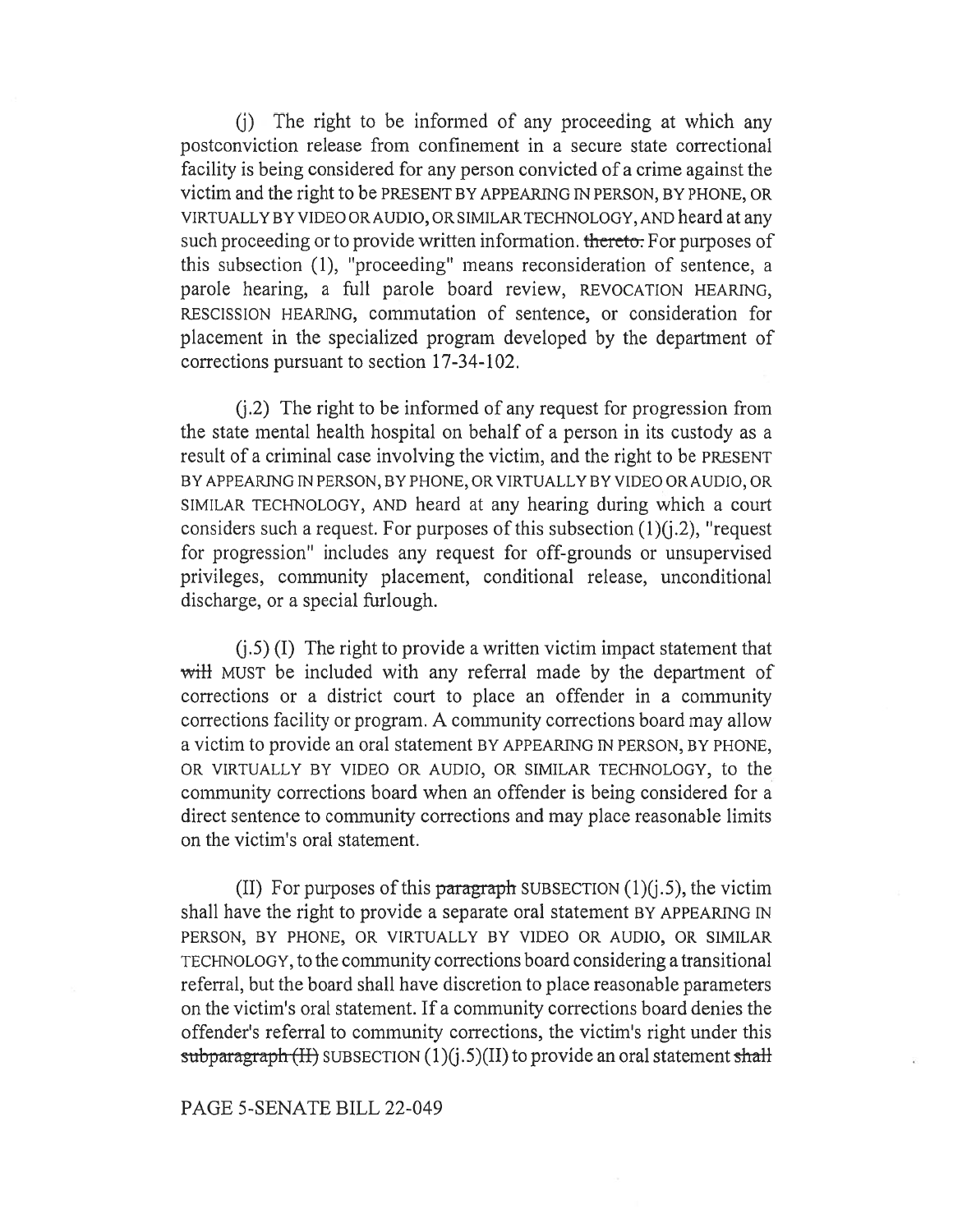MUST not take effect.

(III) For purposes of this subsection  $(1)(i.5)$ , if a victim or a victim's designee is unavailable to be present for a proceeding to consider an offender for a direct sentence or transitional referral to community corrections as described in subsection  $(1)(i.5)(I)$  of this section, and the victim or the victim's designee wishes to address the community corrections board, the victim or the victim's designee shall notify the community corrections board within a reasonable time that the victim is unavailable to attend the proceeding but would like to make a statement. Within its resources, the community corrections board shall arrange for and provide the means for the victim to address the board, which means may include, but need not be limited to, appearing by phone IN PERSON, BY PHONE, OR VIRTUALLY BY AUDIO OR VIDEO, or via similar technology.

(V) This subsection  $(1)(j.5)$  applies to a victim who is incarcerated or otherwise being held in a local county jail, the department of corrections, or the division of youth corrections in the department of human services but is limited to participation by phone APPEARING IN PERSON, BY PHONE, OR VIRTUALLY BY AUDIO OR VIDEO, or similar technology.

(z) The right to be notified of a hearing concerning any motion filed for or petition for sealing of records described in section 24-72-706 OR 24-72-709 or 24-72-710 filed by a defendant in the criminal case whose crime falls under section 24-4.1-302 (1);

SECTION 4. In Colorado Revised Statutes, 24-4.1-303, amend (2),  $(3.5)$ ,  $(4)$ ,  $(10)(b)(IV)$ ,  $(11)(b.7)$ ,  $(13.5)(a)(VI)$ ,  $(14.3)$ , and  $(14.5)(b)$ ; and add  $(1.5)$ ,  $(14.5)(a.5)$ ,  $(14.5)(d)$ , and  $(14.5)(e)$  as follows:

24-4.1-303. Procedures for ensuring rights of victims of crimes. (1.5) IF A CRIME VICTIM IS DECEASED OR INCAPACITATED, AS DEFINED IN SECTION 24-4.1-302 (5), ONE OR MORE PEOPLE, AS DESCRIBED IN SECTION 24-4.1-302 (6), MAY REPRESENT THE INTERESTS OF THE VICTIM AS THE VICTIM'S DESIGNEE AND MAY HAVE THE RIGHT TO BE INFORMED, PRESENT, OR HEARD AT ANY PROCEEDING PURSUANT TO SECTION 24-4.1-302.5 (1)(d),  $(1)(j)$ , AND  $(1)(j.5)$  AND SUBSECTIONS  $(13.5)(a)(III)$ ,  $(13.5)(a)(IV)$ , AND (14)(d) OF THIS SECTION.

(2) Upon request of a victim, All correctional officials shall keep

PAGE 6-SENATE BILL 22-049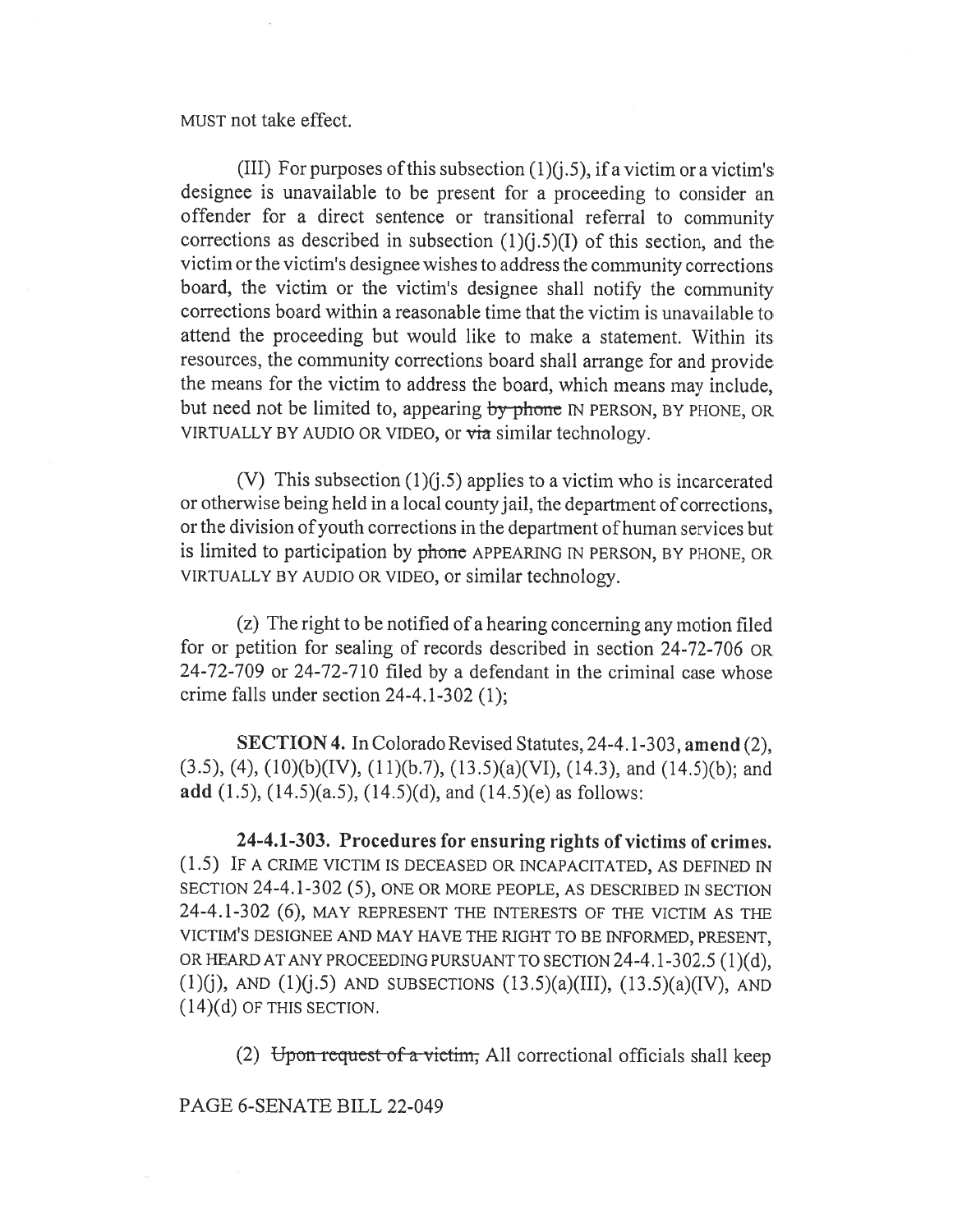confidential the address, telephone number, place of employment, or other personal information of such victim or members of such victim's immediate family.

(3.5) The district attorney's office, if practicable, shall inform the victim of any pending motion or decision by the district attorney to sequester the victim from a critical stage in the case. The district attorney shall inform the court of the victim's position on the motion or the district attorney's decision, if any. If the victim has objected, then the court, before granting the sequestration order, shall state in writing or on the record that the victim's objection was considered and state the basis for the court's decision. IF A VICTIM IS SEQUESTERED, THE DISTRICT ATTORNEY MUST UNDERTAKE BEST EFFORTS TO PRIORITIZE THE TIMING OF THE VICTIM'S TESTIMONY AND MINIMIZE THE AMOUNT OF TIME THE VICTIM IS SEQUESTERED FROM THE CRITICAL STAGES IN THE CASE.

(4) After a crime has been charged, OR AS PART OF A PREFILING OR POST FILING DIVERSION OFFER, unless inconsistent with the requirements of investigative activities, the district attorney shall consult, where IF practicable, with the victim concerning the reduction of charges, negotiated pleas, diversion, dismissal, seeking of death penalty, or other disposition. THE DISTRICT ATTORNEY SHALL EXPLAIN TO THE VICTIM THE POSSIBILITY THAT THE DEFENDANT MAY NOT SERVE THE DEFENDANT'S ENTIRE SENTENCE IN THE DEPARTMENT OF CORRECTIONS BECAUSE THE DEFENDANT MAY RECEIVE GOOD TIME CREDITS OR EARNED TIME WHILE INCARCERATED. Failure to comply with this subsection (4) shall DOES not invalidate any decision, agreement, or disposition. This subsection (4) shall MUST not be construed as a restriction on or delegation of the district attorney's authority under the constitution and laws of this state.

(10) (b) As soon as available, the law enforcement agency shall give to each victim, as appropriate, the following information:

(IV) UPON REQUEST OF THE VICTIM, the law enforcement agency shall provide the victim in a cold case information concerning any change in the status of the case. In addition, the law enforcement agency shall provide an update at least annually to the victim concerning the status of a cold case involving one or more crimes for which the criminal statute of limitations is longer than three years.

## PAGE 7-SENATE BILL 22-049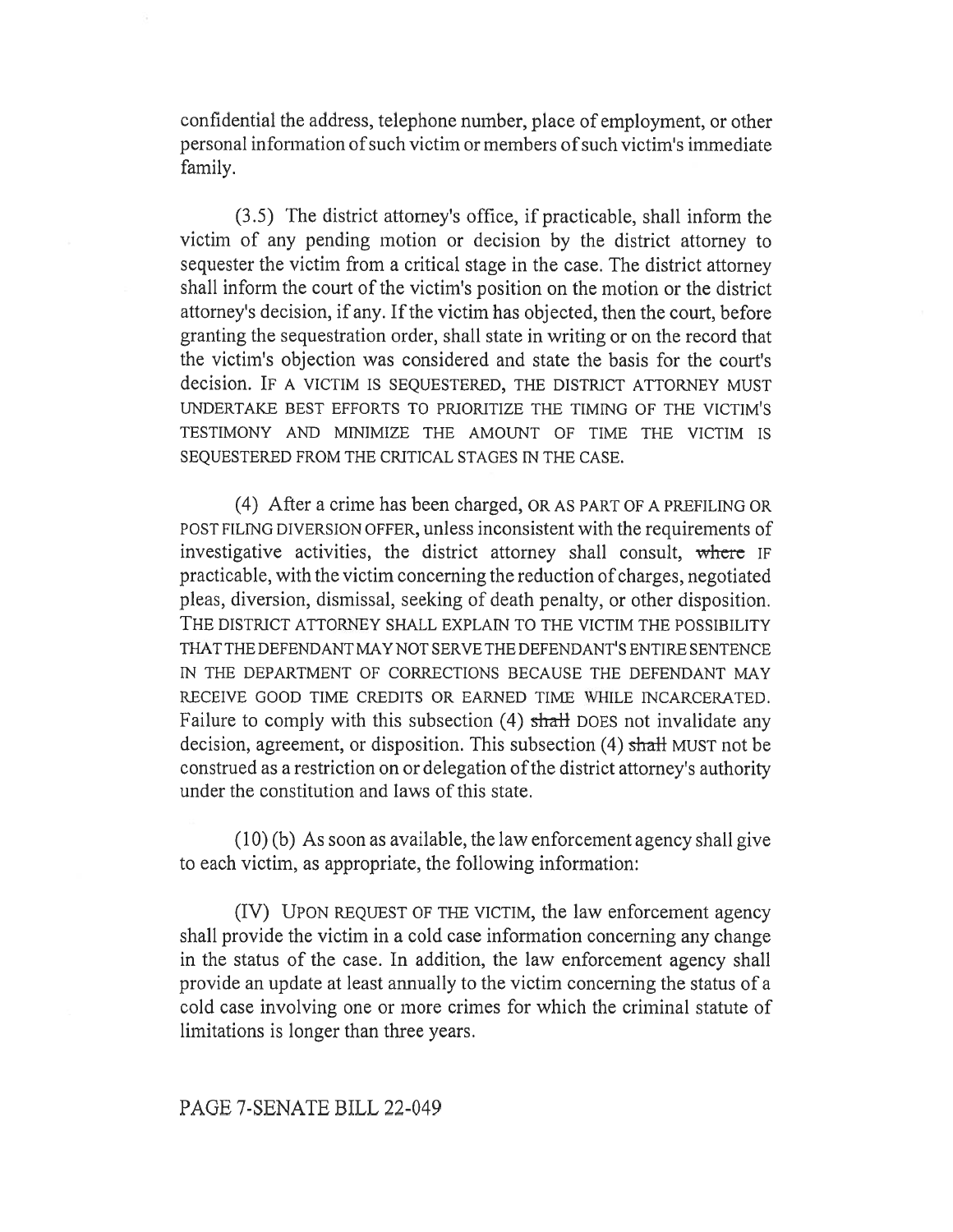## (11) The district attorney shall inform a victim of the following:

(b.7) Any motion filed, UNLESS THE MOTION IS DENIED BECAUSE THE MOTION IS EITHER INSUFFICIENT OR THE DEFENDANT IS NOT ENTITLED TO RELIEF, or any hearing concerning a motion or petition for sealing of records as described in section 24-72-706, 24-72-709, or 24-72-710 that was filed by a defendant in the criminal case and whose crime falls under section 24-4.1-302 (1). The notification should be made using the last known contact information that is available for the victim.

 $(13.5)$  (a) Following a sentence to probation and upon the written request of a victim, the probation department shall notify the victim of the following information regarding any person who was charged with or convicted of a crime against the victim:

(VI) Any complaint, summons, or warrant filed by the probation department; for failure to report to probation or because the location of a person convicted of a crime is unknown;

 $(14.3)$  Upon receipt of a written statement from the victim; The juvenile parole board shall notify the victim of the following information regarding any person who was charged with or adjudicated of an offense against the victim:

(a) Any scheduled juvenile parole hearings pursuant to sections 19-2.5-1203 and 19-2.5-1206 regarding the person, any change in the scheduling of such a hearing in advance of the hearing, the victim's right to be present and heard at such hearings, the results of any such hearing, any parole decision to release the person, and the terms and conditions of any such release; AND

(b) Any escape by the person while serving juvenile parole and any subsequent recapture of the person;

(c) Any placement change that occurs during the period of parole that may impact the victim's safety or public safety as determined by the division of youth services; and

(d) Any discharge from juvenile parole.

# PAGE 8-SENATE BILL 22-049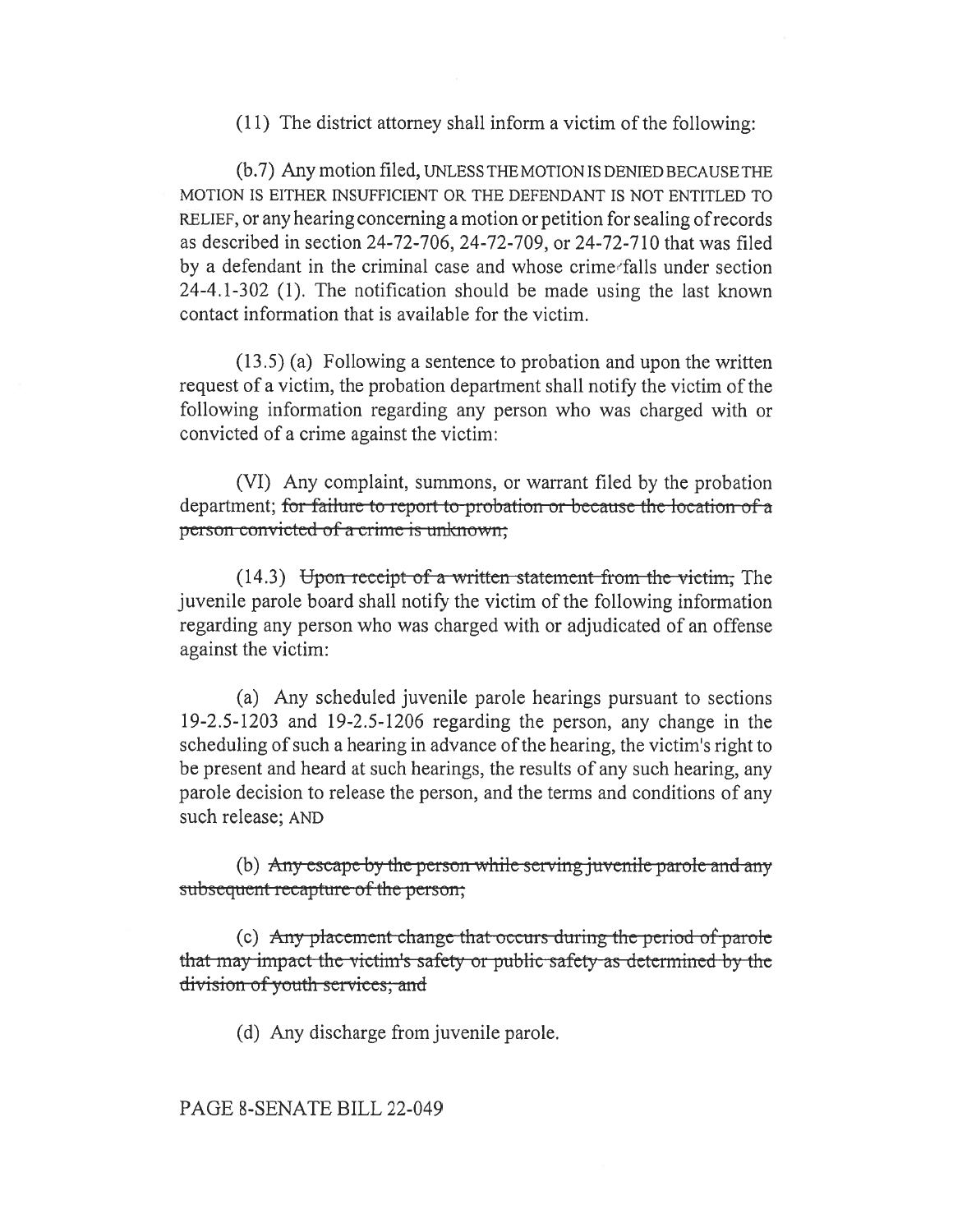(14.5) (a.5) A PARTY ISSUING A SUBPOENA PURSUANT TO RULE 17 OF THE COLORADO RULES OF CRIMINAL PROCEDURE FOR THE PRODUCTION OF THE PRIVILEGED RECORDS OF A VICTIM PURSUANT TO SECTION 13-90-107 OR A SUBPOENA REQUESTING THE COMPENSATION RECORDS OF A VICTIM PURSUANT TO SECTION 24-4.1-107.5 SHALL FILE WITH THE COURT AND SERVE ON ANY OPPOSING PARTY:

(I) A COPY OF THE SUBPOENA;

(II) A CERTIFICATE STATING THAT THE PARTY HAS A GOOD-FAITH BELIEF THAT THERE IS A LAWFUL BASIS FOR ISSUING THE SUBPOENA;

(III) A COPY OF THE WRITTEN NOTICE SERVED ON RECIPIENTS THAT ADVISES THAT A PARTY MAY NOT RELEASE RECORDS UNTIL THE COURT ORDERS THE RELEASE OF THE RECORDS AT A HEARING AND THAT A PARTY MAY ONLY PROVIDE THE RECORDS TO THE COURT IF THE COURT ORDERS THE PARTY TO RELEASE THE RECORDS; AND

(IV) A MOTION STATING THE PARTY'S LAWFUL BASIS FOR THE SUBPOENA AND, IF SUBJECT TO A CLAIM OF PRIVILEGE PURSUANT TO SECTION 13-90-107, A GOOD-FAITH CLAIM THAT THE VICTIM HAS EXPRESSLY OR IMPLIEDLY WAIVED ANY PRIVILEGE TO ALLOW THE COURT TO PROPERLY RECEIVE THE RECORDS.

(b) (I) At a proceeding specified in section 24-4.1-302.5 (1)(d)(VII), involving a subpoena for records of a victim, the court shall ascertain whether the victim received notice from the district attorney's office of the subpoena. After considering all evidence relevant to the subpoena, the court shall deny a rcqucst for a victim's rccords that are privileged pursuant to section  $13-90-107$ , C.R.S., unless the court makes a finding supported by specific facts that a victim has expressly or implicdly waived the victim's statutory privilege specified in section 13-90-107, C.R.S. AFTER CONSIDERING ALL RELEVANT EVIDENCE, THE COURT SHALL QUASH ANY SUBPOENA AND SHALL NOT RECEIVE ANY RECORDS PROTECTED BY PRIVILEGE PURSUANT TO SECTION 13-90-107 UNLESS THE COURT FINDS, BASED UPON EVIDENCE, THAT A VICTIM EXPRESSLY OR IMPLIEDLY WAIVED THE STATUTORY PRIVILEGE. IN CONSIDERING WHETHER TO RECEIVE AND RELEASE ANY RECORDS RELATING TO THE VICTIM, THE COURT SHALL DETERMINE WHETHER:

# PAGE 9-SENATE BILL 22-049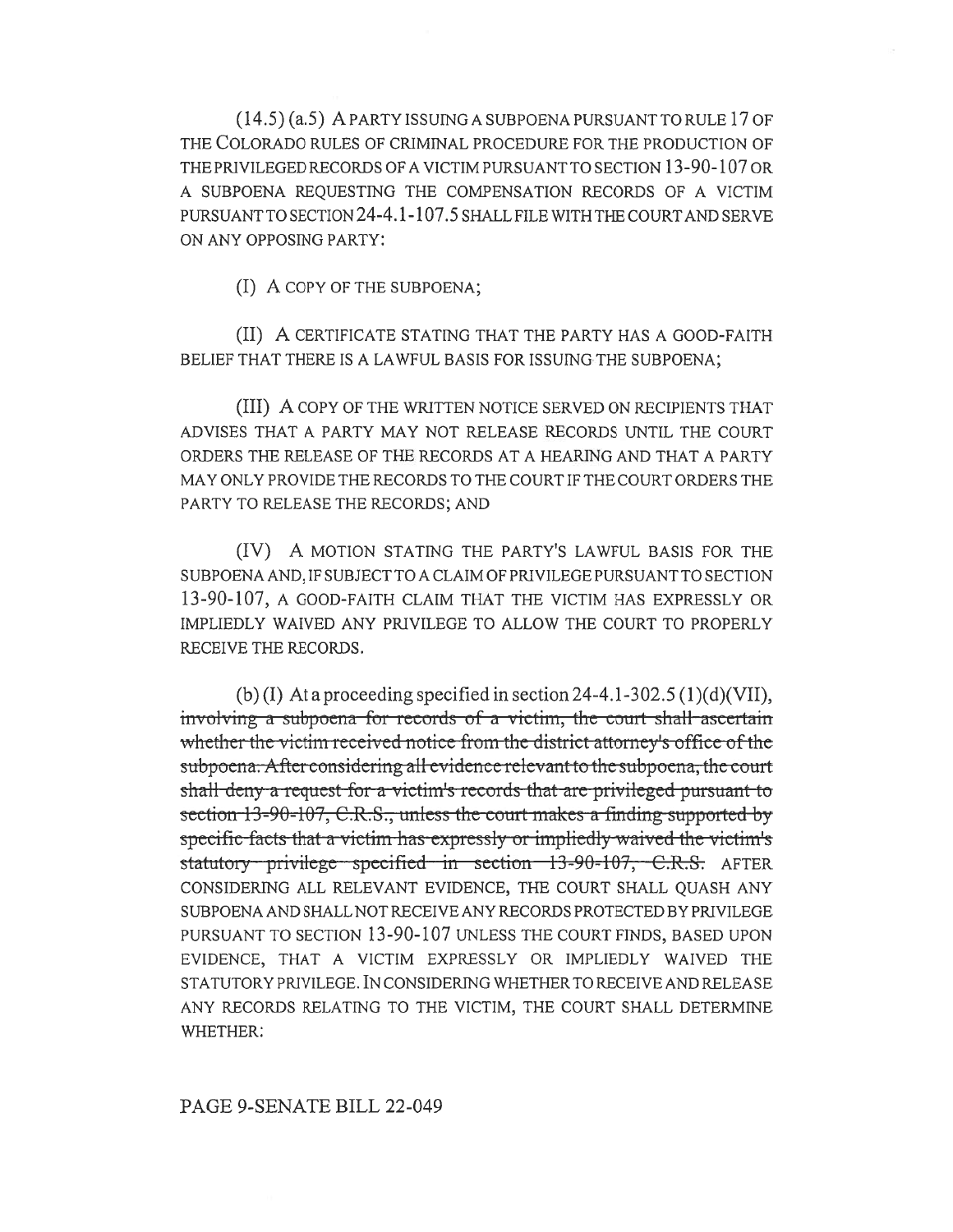(A) THERE IS A REASONABLE LIKELIHOOD THAT THE SUBPOENAED RECORDS EXIST;

(B) THE SUBPOENAED RECORDS ARE EVIDENTIARY AND RELEVANT;

(C) THE SUBPOENAED RECORDS CANNOT BE REASONABLY PROCURED IN ADVANCE OF THE TRIAL DESPITE DUE DILIGENCE;

(D) THE PARTY CANNOT PROPERLY PREPARE FOR TRIAL WITHOUT PRODUCTION AND INSPECTION OF THE SUBPOENAED RECORDS, AND FAILURE TO INSPECT THE SUBPOENAED RECORDS IN ADVANCE MAY UNREASONABLY DELAY THE TRIAL; AND

(E) THE APPLICATION TO REVIEW THE SUBPOENAED RECORDS IS MADE IN GOOD FAITH.

(II) IF THE COURT CONDUCTS A HEARING ON THE APPLICATION FOR THE ISSUANCE OF SUBPOENAED RECORDS, THE COURT SHALL PROCEED ONLY AFTER INPUT FROM THE VICTIM, UNLESS THE VICTIM IS UNAVAILABLE AND THE COURT FINDS THAT THE DISTRICT ATTORNEY NOTIFIED THE VICTIM OR MADE ALL REASONABLE EFFORTS TO NOTIFY THE VICTIM.

(III) IF AFTER THE HEARING, THE COURT ORDERS THE PRODUCTION OF RECORDS, THE COURT SHALL ENTER ORDERS TO SET A TIMELINE OF NO LESS THAN SEVEN DAYS FOR THE PARTY TO ARRANGE PRODUCTION OF THE RECORDS TO THE COURT; EXCEPT THAT THE COURT MAY ORDER PRODUCTION IN LESS THAN SEVEN DAYS TO AVOID THE DELAY OF A JURY TRIAL.

(d) THE COURT SHALL PROVIDE THE VICTIM OR THE VICTIM'S DESIGNEE WITH TRANSLATION OR INTERPRETATION SERVICES AS NEEDED DURING ALL CRITICAL STAGES OF THE HEARING. THE VICTIM OR THE VICTIM'S DESIGNEE SHALL NOTIFY THE DISTRICT ATTORNEY WITHIN A REASONABLE TIME THAT THE VICTIM OR THE VICTIM'S DESIGNEE NEEDS AN INTERPRETER FOR THE CRITICAL STAGES OF THE HEARING. THE DISTRICT ATTORNEY'S OFFICE SHALL INFORM THE COURT THAT THE VICTIM OR VICTIM'S DESIGNEE REQUESTS THAT THE COURT ARRANGE FOR TRANSLATION OR INTERPRETATION SERVICES.

(e) THE COURT SHALL REQUIRE THE DEFENDANT TO BE PRESENT BY APPEARING IN PERSON, BY PHONE, OR VIRTUALLY BY AUDIO OR VIDEO, OR SIMILAR TECHNOLOGY, DURING THE SENTENCING HEARING TO HEAR THE

PAGE 10-SENATE BILL 22-049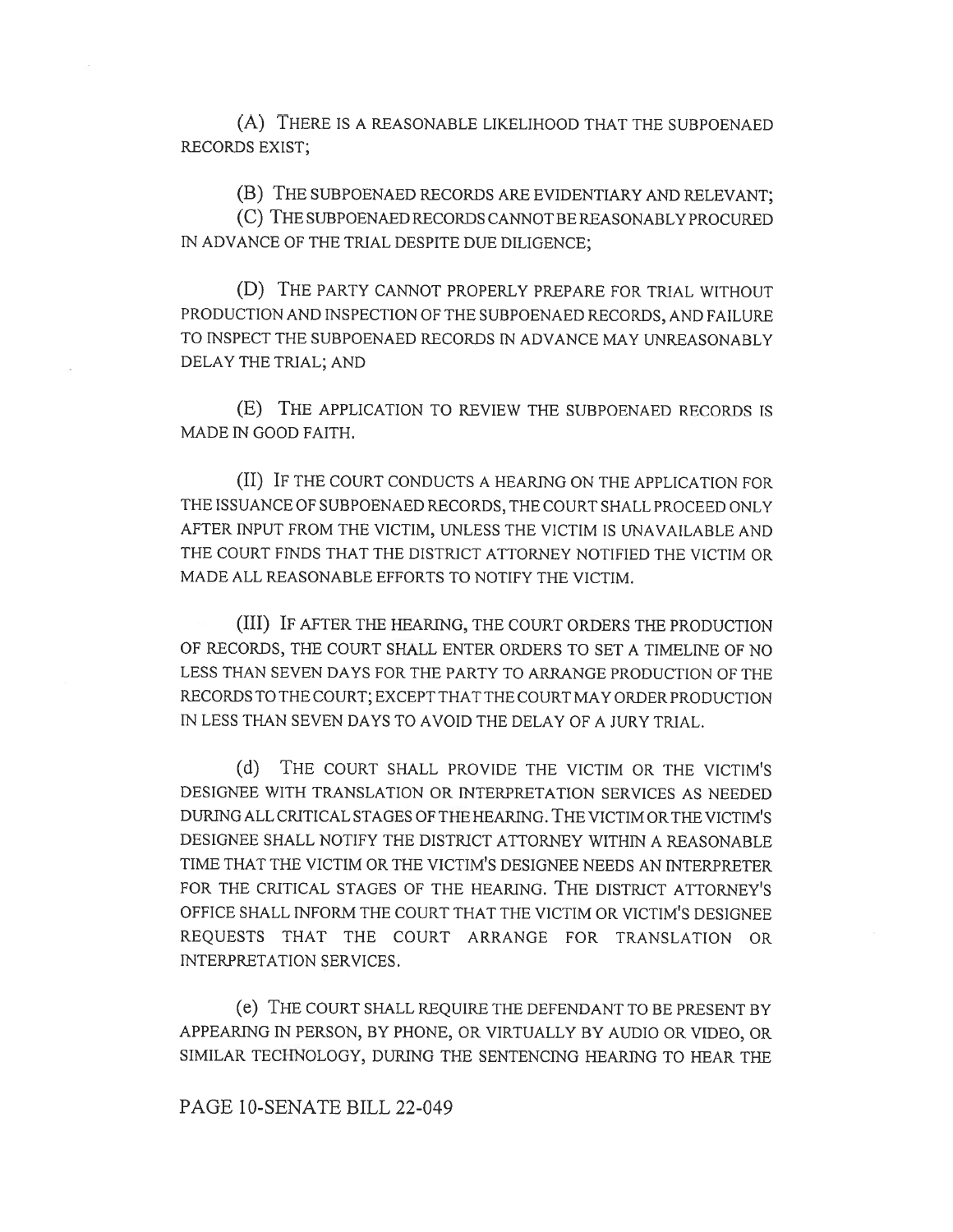VICTIM'S IMPACT STATEMENT, UNLESS THE COURT EXCLUDES THE DEFENDANT.

SECTION 5. In Colorado Revised Statutes, 16-4-103, amend (1) as follows:

16-4-103. Setting and selection type of bond - criteria. (1) (a) At the first appearance of a person in custody before any court or any person designated by the court to set bond, the court or person shall determine the type of bond and conditions of release unless the person is subject to the provisions of section 16-4-101.

(b) AT A HEARING OTHER THAN AN ADVISEMENT HEARING FOR A PERSON IN CUSTODY BEFORE ANY COURT OR ANY PERSON DESIGNATED BY THE COURT TO MODIFY OR REDUCE BOND, THE COURT SHALL CONDUCT OR SET A BOND HEARING IF THE CASE IS SUBJECT TO PART 3 OF ARTICLE 4.1 OF TITLE 24.

SECTION 6. In Colorado Revised Statutes, 16-4-109, amend (1) as follows:

16-4-109. Reduction or increase of monetary conditions of bond - change in type of bond or conditions of bond - definitions. (1) Upon application by the district attorney or the defendant, the court before which the proceeding is pending may increase or decrease the financial conditions of bond, may require additional security for a bond, may dispense with security theretofore provided, or may alter any other condition of the bond. IF THE DEFENDANT APPLIES TO DECREASE THE FINANCIAL CONSIDERATIONS OF BOND OR MODIFY BOND CONDITIONS, THE COURT SHALL SET THE APPLICATION FOR HEARING IF THE CASE IS SUBJECT TO PART 3 OF ARTICLE 4.1 OF TITLE 24.

SECTION 7. In Colorado Revised Statutes, 18-1.3-301, amend  $(1)(f)$  and  $(1)(h)(IV)$  as follows:

18-1.3-301. Authority to place offenders in community corrections programs. (1) (f) The probation department of the judicial district in-which WHERE THE OFFENDER WAS SENTENCED TO a community corrections program is located shall have HAS jurisdiction over all offenders sentenced directly to a community corrections program, REGARDLESS OF

PAGE 11-SENATE BILL 22-049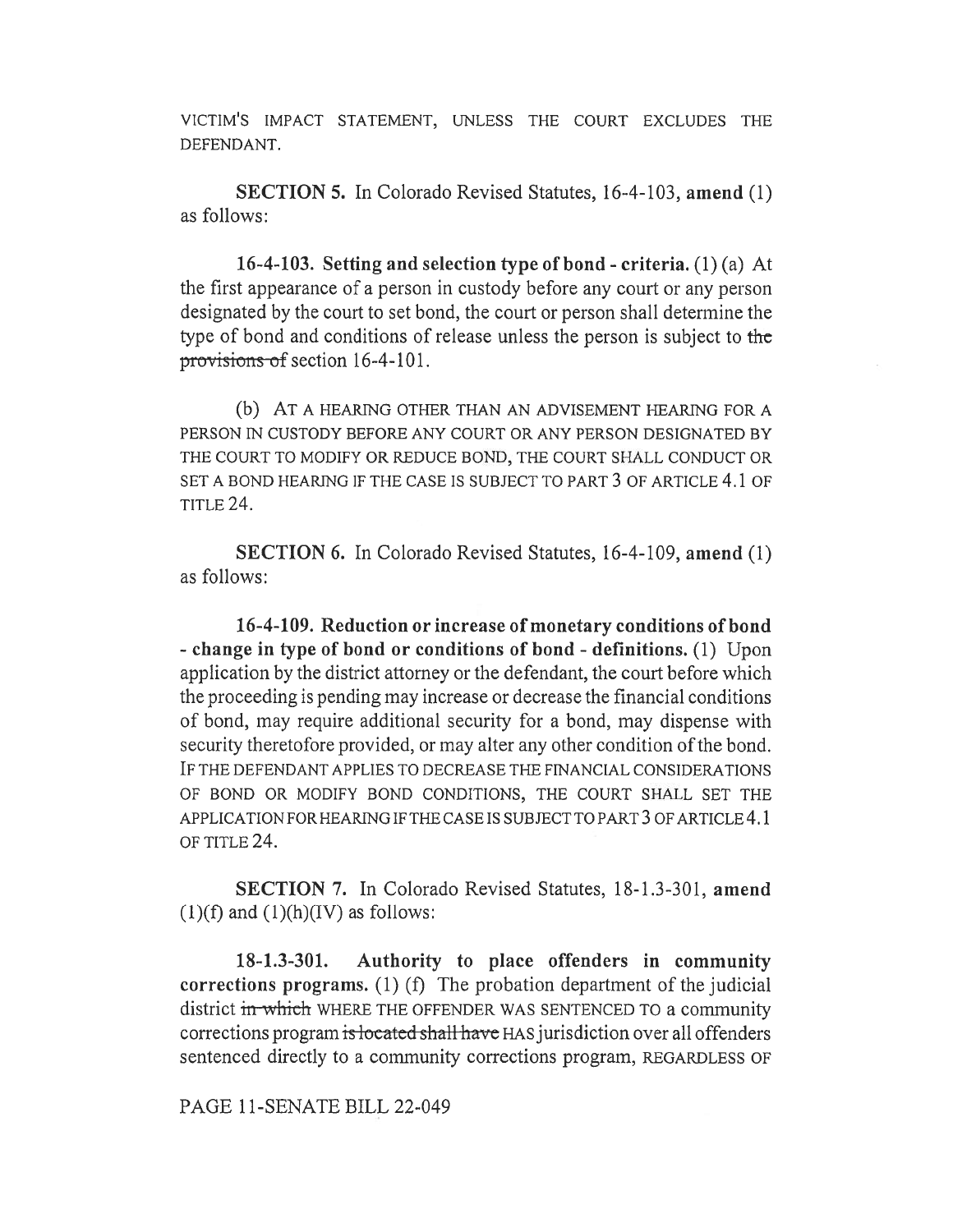WHERE THE COMMUNITY CORRECTIONS PROGRAM IS LOCATED. Such probation department shall initiate arrest warrants, process reports or other official documents regarding offenders at the direction of the court, coordinate with community corrections boards and community corrections programs, review offender supervision and treatment, authorize offender transfers between residential and nonresidential phases of placement, and carry out such other duties as the court directs.

(h)  $(IV)$  If victim notification is required, the probation officer UNLESS THE VICTIM HAS OPTED OUT OF VICTIM NOTIFICATIONS FROM COMMUNITY CORRECTIONS, THE COMMUNITY CORRECTIONS PROGRAM AGENT FOR THE COMMUNITY CORRECTIONS PROGRAM shall provide victim notification pursuant to part 3 of article 4.1 of title 24, C.R.S. NOTIFICATIONS REGARDING AN OFFENDER'S REQUEST FOR EARLY TERMINATION OF A DIRECT SENTENCE TO COMMUNITY CORRECTIONS, IF THE OFFENDER'S CRIME FALLS UNDER SECTION 24-4.1-302 (1). THE COMMUNITY CORRECTIONS PROGRAM AGENT FOR THE COMMUNITY CORRECTIONS PROGRAM SHALL NOTIFY THE PROBATION DEPARTMENT OF THE VICTIM'S POSITION, AND THE PROBATION DEPARTMENT SHALL PROVIDE TIMELY NOTIFICATION TO THE COMMUNITY CORRECTIONS PROGRAM OF THE HEARING DATE, IF A HEARING IS SET. REGARDLESS OF WHETHER A HEARING IS SET, THE PROBATION DEPARTMENT SHALL NOTIFY THE COMMUNITY CORRECTIONS PROGRAM OF THE OUTCOME OF THE OFFENDER'S MOTION FOR EARLY TERMINATION OF A DIRECT SENTENCE TO THE COMMUNITY CORRECTIONS PROGRAM AND THE COMMUNITY CORRECTIONS PROGRAM AGENT SHALL NOTIFY THE VICTIM.

SECTION 8. Safety clause. The general assembly hereby finds,